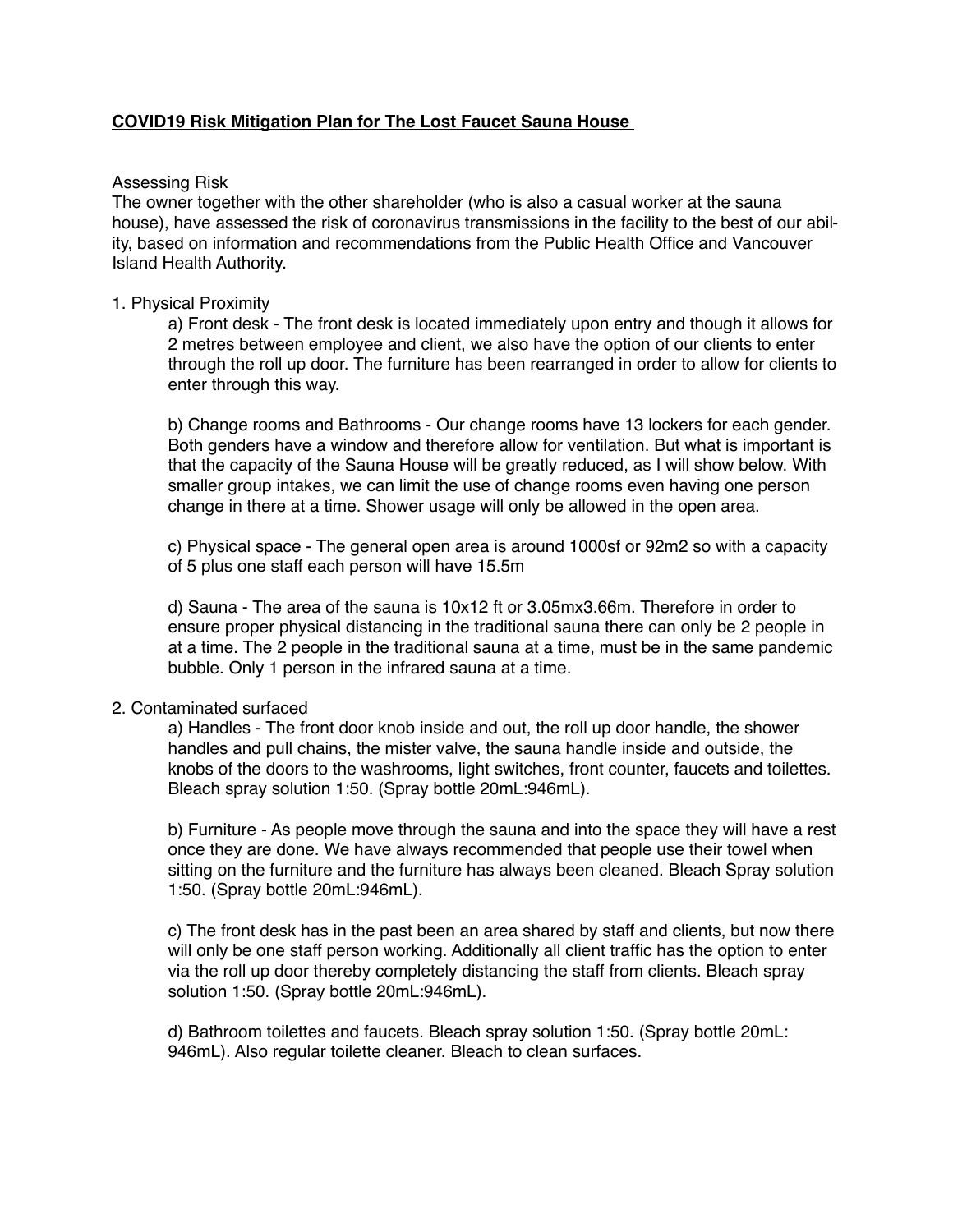e) Sauna wood surface. The sauna has a thin layer of sealant on it and can therefore be chemically cleaned by isopropyl alcohol or a soapy solution Mr.Clean soap to water - 60ml:4L. It is also temperature cleaned before each session by being heated to 90ºC for 10 minutes before anyone enters.

f) Flooring - Wet floor is squeegeed during any sauna sessions and sprayed with bleach solution at least once during a sauna session. Entire floor is swept and mopped again before a sauna session. Bleach solution 80mL:4L.

g) Where people gather - typically the change room might be a place where people get close to each other. Because the space is so large people tend to want to congregate between the sauna door and the roll up door. Fortunately we have ample space to allow 2 metres distance.

## **COVID19 Plan The Lost Faucet Sauna House**

The following plan is a comprehensive COVID risk avoidance plan for The Lost Faucet Sauna House. The owner together with the other shareholder (who is also a casual worker at the sauna house), have assess the risk of coronavirus transmissions in the facility to the best of our ability, based on information and recommendations from the Public Health Office, WorkSafeBC, and Vancouver Island Health Authority.

## **Elimination:**

- 1. If any **staff** is sick, displaying symptoms such as coughing, fever, runny nose, soar throat, difficulty breathing, fatigue, shortness of breath - staff can not come into work.
- 2. If any **client** is sick, displaying symptoms such as coughing, fever, runny nose, soar throat, difficulty breathing, fatigue, shortness of breath they will be asked not to enter.
- 3. If any staff or client has travelled outside of Canada in the last 2 weeks they will be asked to wait until 2 weeks has passed until they come to the sauna house.
- 4. The risks for vulnerable population (over 65 or are immune compromised) will be made clear in the waiver.
- 5. Only one staff member on site at a time.
- 6. Public, drop-in hours are currently suspended.
- 7. Sauna visits will be **private bookings with you pandemic bubble** only. Private bookings will have exclusive use of the faculty and will allow up to 6 **people of the same contact bubble per booking.** The **large sauna will allow up to 6 people.** Only 2 people at a time in the infrared sauna.
- 8. 2.5 hour time limit to all sauna sessions.
- 9. TLF will take multiple bookings per day however there must be a surfaces clean and airing out before admitting the next group.
- 10. Markers will be placed on the floor to indicate 2 metres between chairs.
- 11. No retail walk-ins while a sauna is in session.
- 12. Drinking water fountains and/or water bottle filling stations can be used. The following precautions and/or alternatives should be considered: Ensure frequent cleaning and sanitizing throughout the day of fountains and/or filling stations. When providing cups staff will use gloves. Use a separate water cooler, with disposable cups. Complimentary sealed water bottles also available.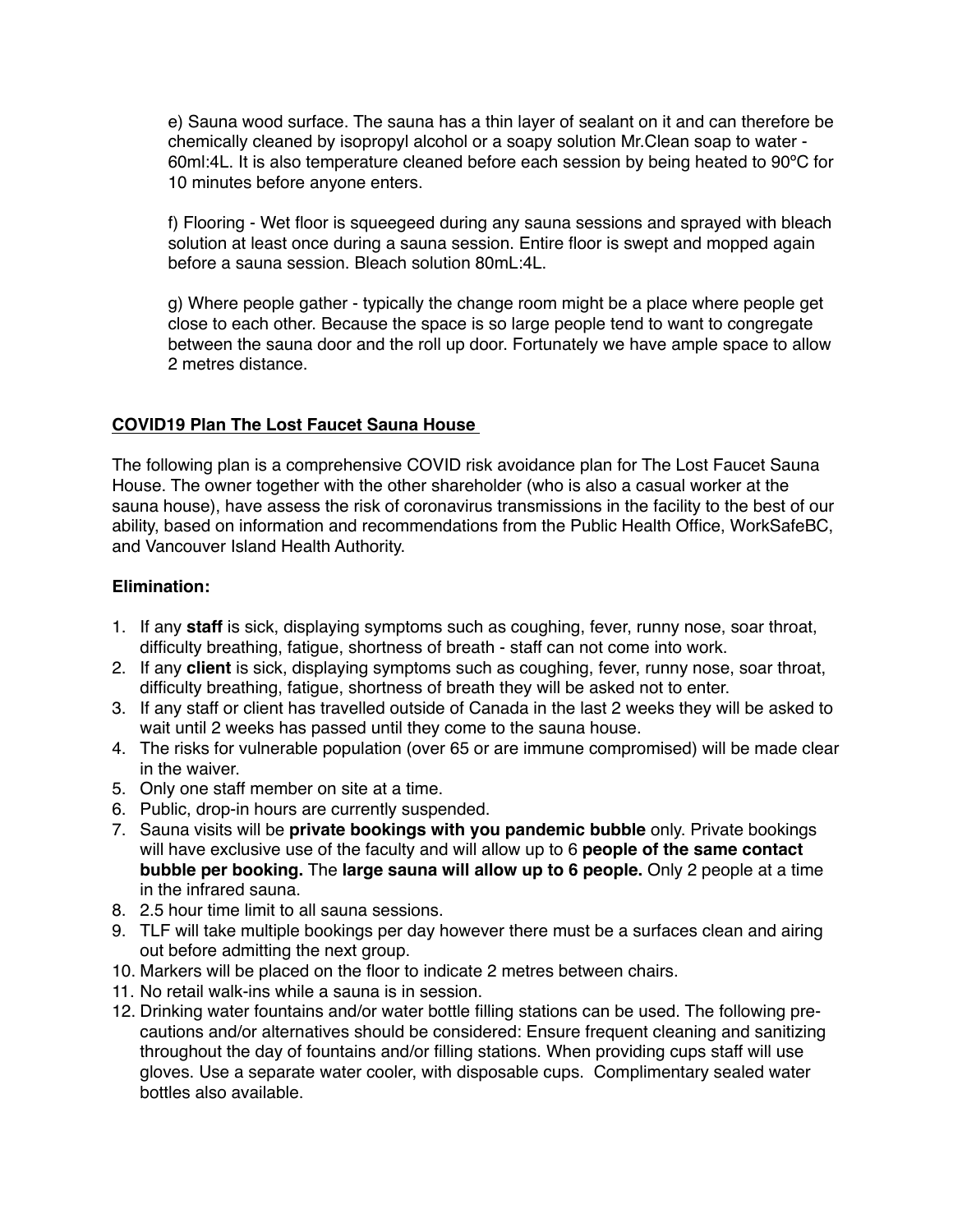- 13. Though Aufguss services are currently suspended due to staff requiring to be in the sauna with the clients, a minimal amount of water over hot stones can be used in the sauna by way of a mister. The water keeps a base level of moisture in order to soften the heat. One person will be designated as the mister one person to put up to three mist pumps on the hot rocks. Additionally the group in the sauna may choose to self administer a Venik service - which allows for use of wet bunched leaves to be self administered.
- 14. Magazines and books have been taken out.
- 15. Only one example of retail product on display. When a product is purchased, the item will be retrieved from the back stock. All testers will be removed.
- 16. Because the groups will be small and familiar, we will discontinue the use of locks.
- 17. Messaging will be including at the location, on the website, in confirmation emails and will be reminded of by phone when speaking to clients directly.
- 18. Packaged snack service has been suspended.

## **Engineering Controls:**

- 1. The roll up door, front door and windows should be kept open as much as possible.
- 2. Clients will also be encouraged to make use of the outdoor patio when relaxing.
- 3. INCREASED CLEANING PROTOCOLS INCLUDE:
	- sanitation bin for clients' flip flops
	- regular sauna floor mopping with bleach at the beginning and the end of each 2 hour session
	- regular furniture wiping with bleach solution
	- waiver clip boards and all pens used will be sanitized after use.
	- as per standard cleaning, towels will be cleaned with bleach. Face clothes will be washed in high temperature with laundry soap.
	- the sauna benches will be wiped down with wood friendly soapy concentrate after each use.

- frequently touched surfaces cleaned 1-2 times/hour. This includes: the front door knob inside and out, the roll up door handle, the shower handles and pull chains, the lister valve, the sauna handle inside and outside, the knobs of the doors to the washrooms, the faucet controls, light switches and breaker box and the faucets and toilettes in the washrooms

- a sign including all the high touch points will be posted in the utility room for the staff.
- 4. The front door for staff will remain the entrance but the roll up door may now serve as the main entrance for clients if they desire. Some furniture has been rearranged in order to allow for this new flow.
- 5. As before all clients must use a towel in the sauna there is to be no skin on the surface.
- 6. Clients are recommended to use their towels on the furniture that they use.
- 7. Clients will be asked to wash or sanitize their hands upon entry.
- 8. Sauna will be heated to 90ºC for at least 10 minutes before anyone enters for added sterilization.
- 9. An extra tissue area will be created which will include tissues a garbage can and hand sanitizer.
- 10. As per standard practice, soap is provided at every hand wash station. Additional hand sanitizer stations will be added throughout the space. (Front desk, central bench, at fridge area, entrance bench).
- 11. Disposable paper towel will be available in the two bathrooms.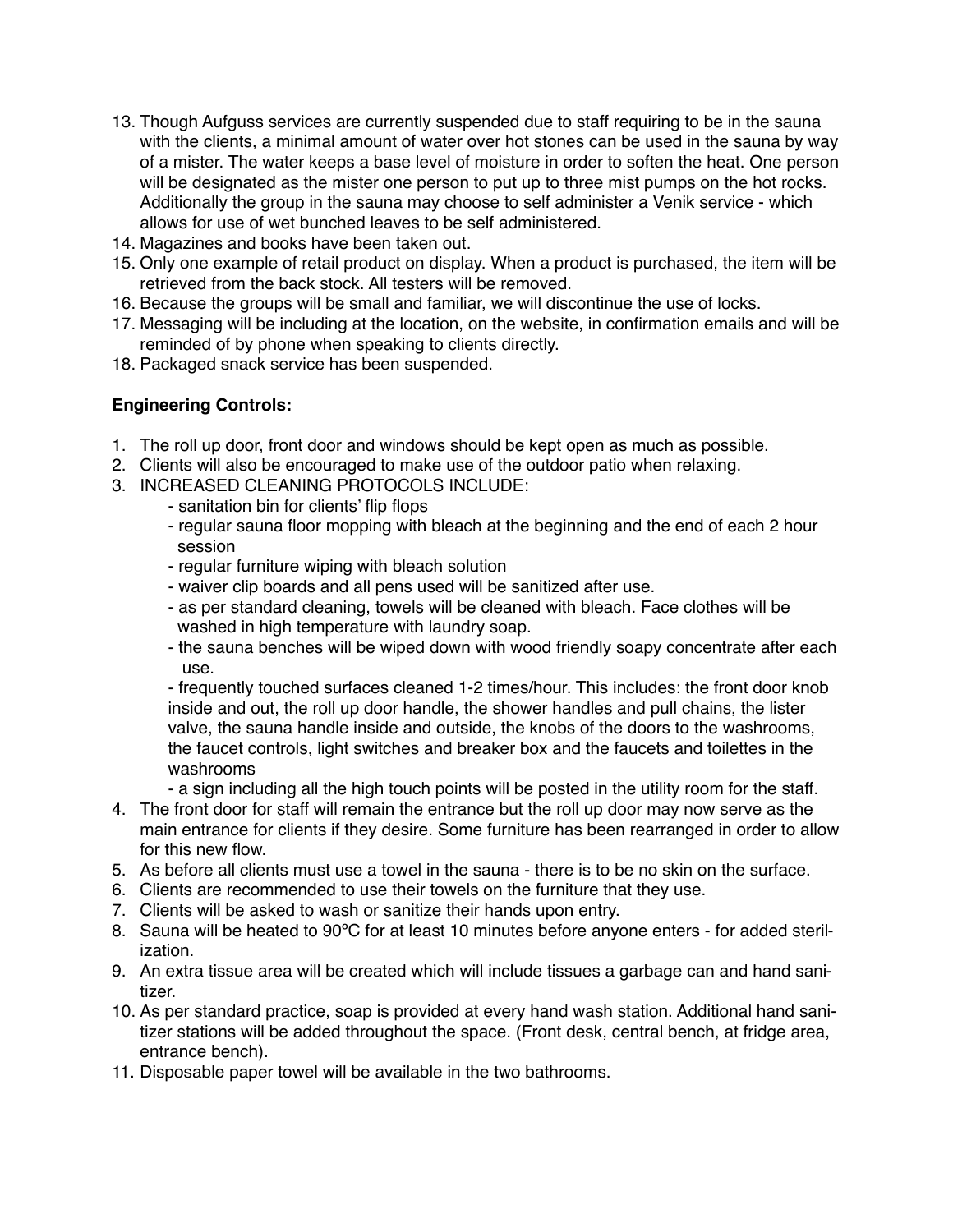12. When the till must be used we have a very simple tap pad that does not require a pin. However when a pin input is necessary the staff will step away allowing the customer to get close enough to enter pin.

# **Rules for staff and clients / Administrative controls :**

- 1. Screening clients: All clients will be asked: "Do you have any of the following symptoms, coughing, fever, soar throat, or difficulty breathing?" - if they answer yes they will be asked to leave.
- 2. Must wash your hands upon entry,
- 3. Frequently touched areas should be cleaned 1-2 times per hour during a private booking. Frequently touched areas include: the front door knob inside and out, the roll up door handle, the shower handles and pull chains, the lister valve, the sauna handle inside and outside, the knobs of the doors to the washrooms, the faucet controls, light switches and breaker box and the faucets and toilettes in the washrooms.
- 4. Staff MUST wear mask while working. Clients may opt to wear a mask in the sauna.
- 5. Absolutely NO sneezing, coughing or nose blowing/wiping in the sauna. When possible a silent sauna would be preferable - and clients may wear masks in the sauna.
- 6. Clients will be asked to take a soapy shower before entering the sauna.
- 7. Encourage clients to use the same seat when resting also to use the same shower for cooling or to opt for their own rinse bucket.
- 8. Ask clients and staff to use their towel when pushing or pulling open the sauna handle
- 9. Signs will be posted to help clients navigate new rules.
- 10. Clients must use and keep their own towels towels cannot be left in the sauna. If they will be coming back to the same chair they may be left there. No towel sharing.
- 11. Encourage staff and clients to not touch their face.
- 12. Towel Rental fee will be eliminated in order to ensure that clients can dispose of soiled towels.
- 13. Clients are also encouraged to use a towel when they sit on the furniture.
- 14. Clients may pay in advance online via gift card purchase. This will avoid all contact at the till.
- 15. Contact information for each booking will be maintained vis-a-vis the waiver. This info will be kept for any COVID needs in the future.
- 16. Should clients or staff have any concerns or suggestions on how to enhance the safety of the experience they can email the owner directly and we will find a way to incorporate added safety procedures, if possible.
- 17. Both employees will aim to have additional work be contained to home. As situations change we will consider other ways to limit exposure to multiple public members.
- 18. Only one person (staff or client) in retail area at one time.
- 19. No booking cancellation charge to allow for easy illness cancellations on the part of either client or TLF dues to staff illness.
- 20. Only your sauna cohort will be allowed into the sauna at your designated time.
- 21. ABHs (Always be hand washing)
- 22. Staff must change into work clothes at location. Then they must change back into street clothes before leaving.
- 23. Staff will be present to ensure the COVID plan is followed.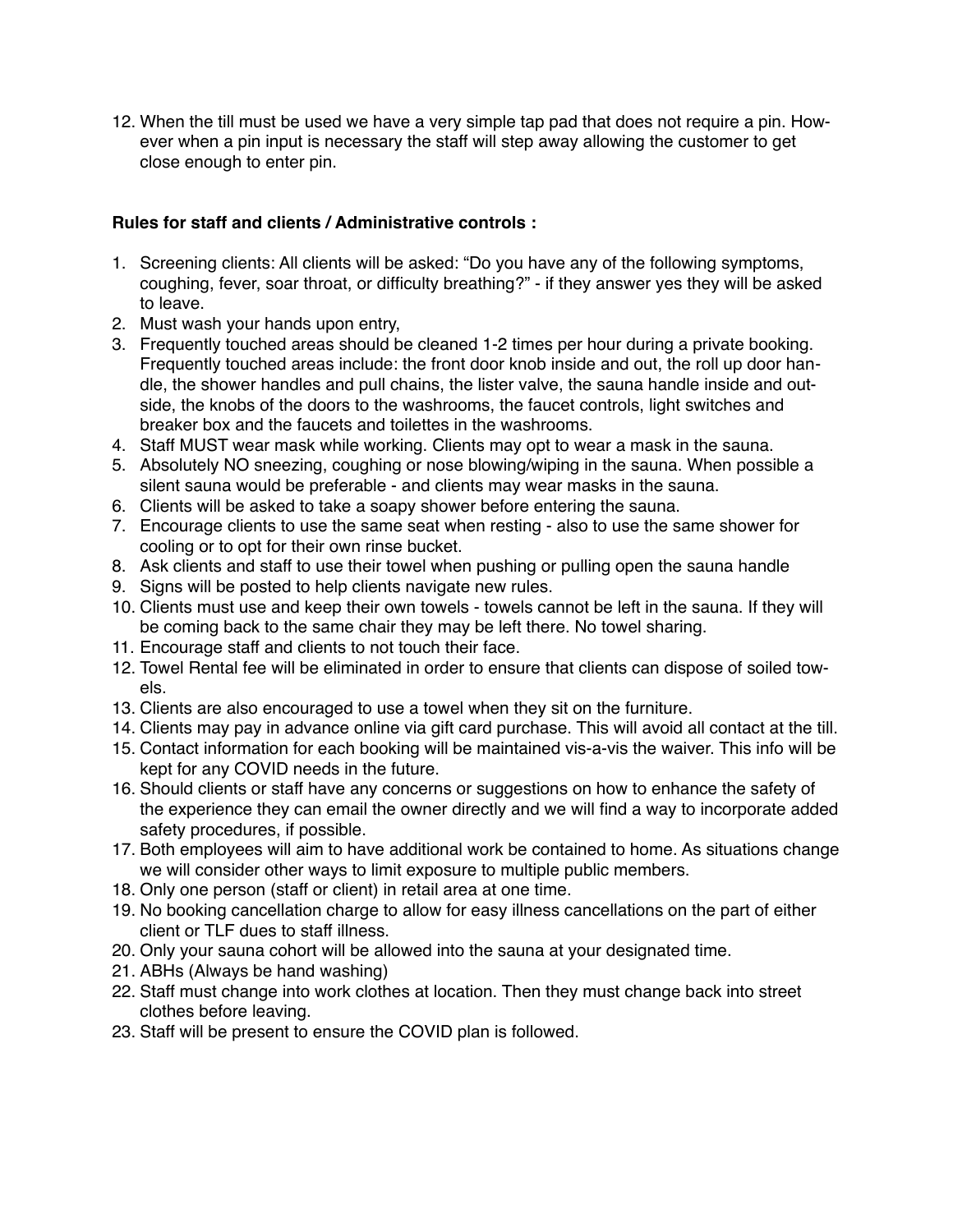PPE:

- 1. TLF staff will wear masks while working.
- 2. Clients may to wear masks in the sauna house.
- 3. TLF staff will use gloves when cleaning

## Developing Policies:

Based on the above considerations policies for the two staff will be implemented including:

- 1. Staying home when you are sick
- 2. No one not client or worker will come in after travelling outside the country until 2 weeks have passed - symptom free.
- 3. If a person older than 65 or is a part of a vulnerable population, wants to book the risks must first be made clear to them in the waiver.
- 4. All clients who enter the sauna house must sign a waiver which acknowledges the COVID plan.
- 5. Anyone who has been directed by Public Health to self-isolate may not enter the sauna house. Clients and staff must disclose if they have been ordered to self-isolate.
- 6. Current waiver will be updated to include all new COVID policies and procedures.

## Communication plans and training:

These policies and procedures have been establish by the two workers and are agreed upon. Policies and procedures will be posted as a checklist for cleaning and a reminder to do in different scenarios. If there are questions between the 2 staff members while working a 4 hour shift we will use phones.

#### Monitoring:

We are obsessively watching the news and updates regarding changes to the regional COVID 19 situation. The update check-ins happen daily. Because the two workers live together it is easy to communicate on this issue. Any need to change and update the COVID plan will be date marked.

Assess and address risks from Resuming operations:

Once we have a date set to re-open (given the allowance to do so) we will set up the new precautions together (eg. cleaning stations, tape markings of the floor etc.). We will review the COVID PLAN working out any logistical kinks.

These are new norms specific to The Lost Faucet Sauna House. They act as a specific addition to the basic guidelines set by the PHO, VIHA and WHO which include:

- Stay at home when you have cold or flu symptoms, including coughing, sneezing, runny nose, sore throat and fatigue.
- No physical contact no hugs or handshakes
- Practice good hygiene eg. Regular hand washing, avoid touch your face, cover coughs and sneezes, disinfectant frequently touched surfaces
- Physical distancing and using masks other protect equipment (including gloves)
- Groups of only 2-6 people reduce the density of people
- Engineered controls plexiglass, or increased ventilation
- Clear rules and guidelines